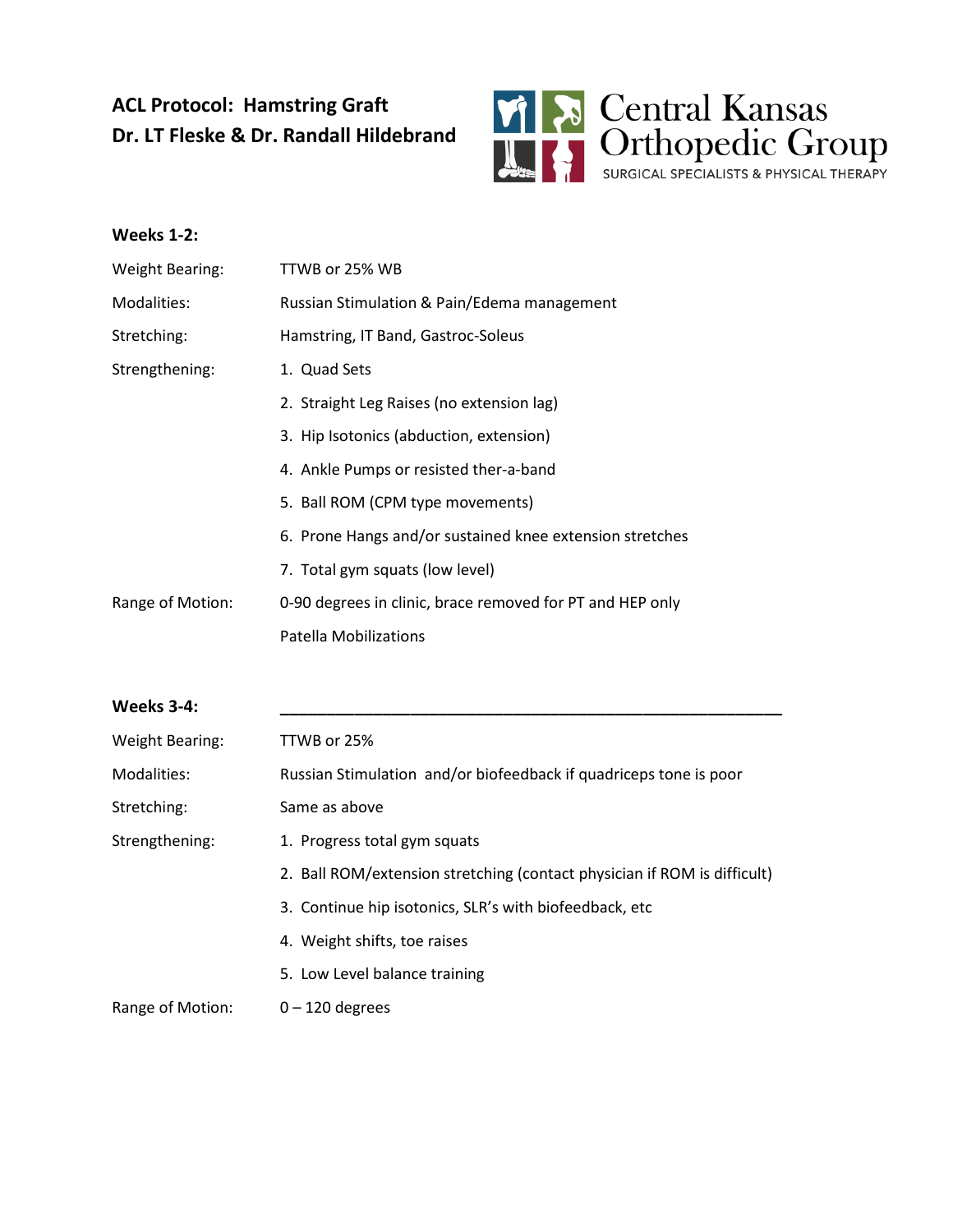| <b>Weeks 5-6:</b>      |                                                               |
|------------------------|---------------------------------------------------------------|
| <b>Weight Bearing:</b> | 75% Weight bearing, progress to full WB at end of week 6      |
| Modalities:            | As needed                                                     |
| Stretching:            | Continues as needed, should be equal bilaterally at this time |
| Strengthening:         | 1. Bike, UBC                                                  |
|                        | 2. Gait training: ladder and cone walking                     |
|                        | 3 Single leg stance, balance                                  |
|                        | 4. Leg Press                                                  |
|                        | 5. Aquatic Program                                            |
| Range of Motion:       | $0 - 135$ degrees                                             |
|                        |                                                               |

#### **Weeks 7-8: \_\_\_\_\_\_\_\_\_\_\_\_\_\_\_\_\_\_\_\_\_\_\_\_\_\_\_\_\_\_\_\_\_\_\_\_\_\_\_\_\_\_\_\_\_\_\_\_\_\_\_\_\_\_\_**

| Weight Bearing:  | Full Weight bearing, work to establish normal gait pattern       |
|------------------|------------------------------------------------------------------|
| Strengthening:   | 1. Hamstring Curls (begin with light weight and progress slowly) |
|                  | 2. Leg Press or upper level total gym (uni/bilaterally)          |
|                  | 3. Squats (gluteal involvement)                                  |
|                  | 4. Single leg stance/balance as tolerated)                       |
| Cardiovascular:  | 1. Stationary Bike (10-20 min)                                   |
|                  | 2. Swimming (deep water cycling, treading water, walking)        |
|                  | 3. Elliptical, treadmill (walking), stair machine                |
| Range of Motion: | Equal Bilaterally in flexion and extension                       |
|                  |                                                                  |

### **Weeks 9-12: \_\_\_\_\_\_\_\_\_\_\_\_\_\_\_\_\_\_\_\_\_\_\_\_\_\_\_\_\_\_\_\_\_\_\_\_\_\_\_\_\_\_\_\_\_\_\_\_\_\_\_\_\_\_\_\_\_\_\_**

| Strengthening:  | 1. Dynamic Warmup                                                              |
|-----------------|--------------------------------------------------------------------------------|
|                 | 2. Eccentric Quadriceps activities                                             |
|                 | 3. Squats with proper technique                                                |
|                 | 4. Lunges                                                                      |
|                 | 5. Resisted walking                                                            |
|                 | 6. Wall Sits                                                                   |
|                 | 7. Single leg balance, proprioception                                          |
| Cardiovascular: | 1. Combination of exercise (bike, walking, elliptical, swimming) 30-45 min/day |